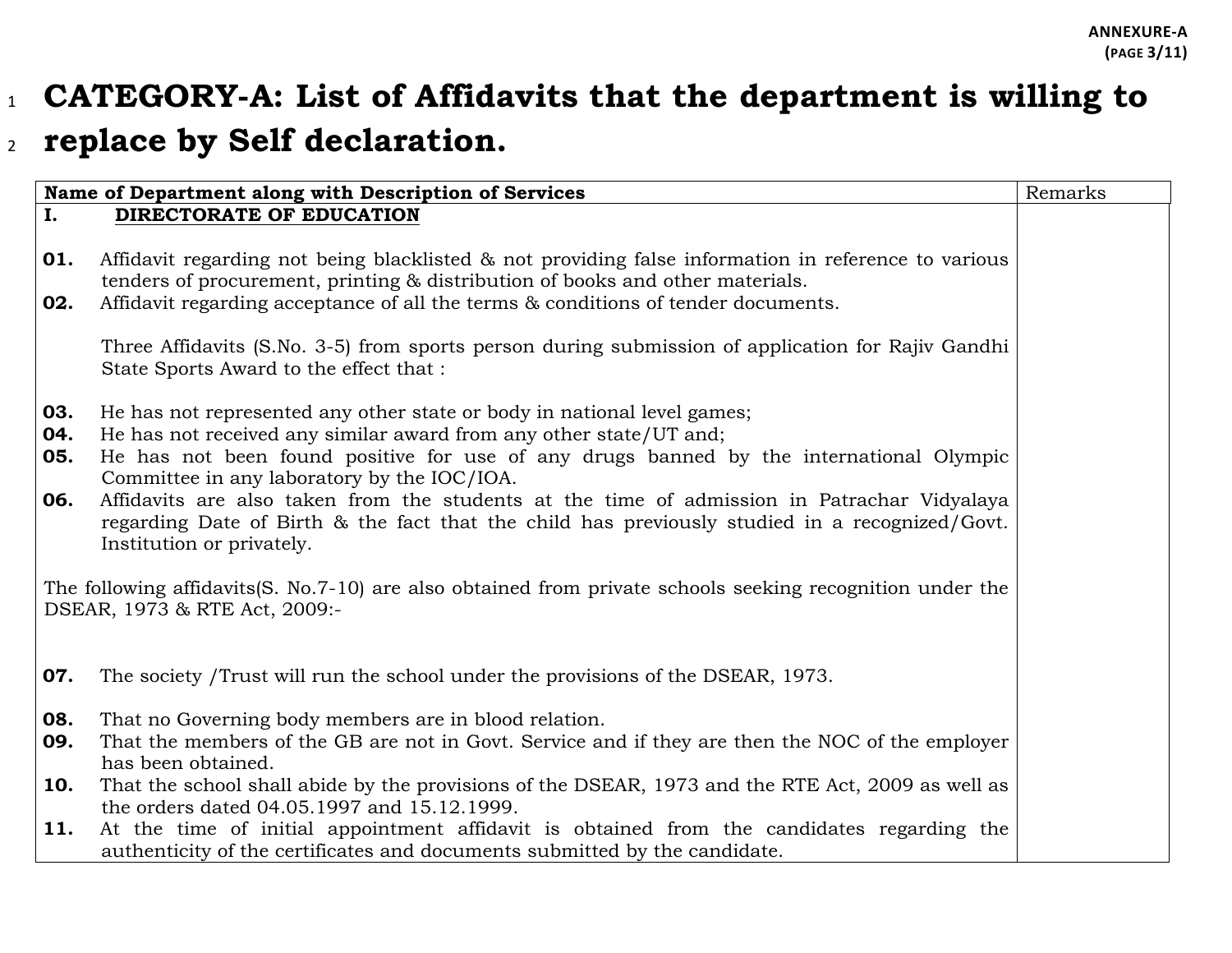| II.       | O/o THE COMMISSIONER OF INDUSTRIES                                                                                                                   |  |
|-----------|------------------------------------------------------------------------------------------------------------------------------------------------------|--|
|           |                                                                                                                                                      |  |
| 12.       | When intimation of amendment is filed after long delay by the partners under Indian Partnership                                                      |  |
| 13.       | Act, 1932.<br>Under the scheme of promotion of handicrafts state award for handicraft artisan of Delhi.                                              |  |
| 14.       | Relocation Scheme 1996 for allotment of alternate Industrial Plot.                                                                                   |  |
| 15.       | Filing of reference u/s18 of the MSMED Act 2006 before the micro, small Entrepreneurs                                                                |  |
|           | facilitation Council for recovery of delayed payment.                                                                                                |  |
| III.      | DIRECTORATE OF SMALL SAVING & LOTTERIES                                                                                                              |  |
|           |                                                                                                                                                      |  |
| 16.       | Change of Name / Surname.                                                                                                                            |  |
| 17.       | Change of Address.                                                                                                                                   |  |
| IV.       | DEPARTMENT OF TOURISM                                                                                                                                |  |
|           |                                                                                                                                                      |  |
| 18.       | Affidavit regarding applicant is staying at the same premises along with his/her members of family                                                   |  |
|           | with complete detail.                                                                                                                                |  |
| 19.<br>V. | Affidavit for abiding by guidelines with respect to Bed & Breakfast Establishment.<br>DEPARTMENT OF TRAINING & TECHNICAL EDUCATION AND UNDER CONTROL |  |
|           | <b>INSTITUTES THEREOF</b>                                                                                                                            |  |
|           |                                                                                                                                                      |  |
|           |                                                                                                                                                      |  |
| 20.       | Minor variation in Candidate's name, Father's name and address etc. at the time of admission in                                                      |  |
|           | institutes at any time thereafter.                                                                                                                   |  |
| 21.       | At the time of renewal of contract of sanitation and security services etc.                                                                          |  |
| 22.       | For engagement of staff in CDTP (Community Development Through Polytechnics) Scheme.                                                                 |  |
| 23.       | Regarding declaration of income of family and occupation for awarding of Scholarship to                                                              |  |
|           | SC/ST/OBC students.                                                                                                                                  |  |
| 24.       | Regarding declaration that the candidate will not participate in any kind of ragging activities in the                                               |  |
|           | institute.                                                                                                                                           |  |
| 25.       | Employment on Compassionate Grounds.                                                                                                                 |  |
| VI.       | DEPARTMENT OF FOOD, SUPPLY & CONSUMER AFFAIRS                                                                                                        |  |
|           |                                                                                                                                                      |  |
| 26.       | Issue of Ration Card                                                                                                                                 |  |
| 27.       | Addition/Deletion of name in Ration Card                                                                                                             |  |
| 28.       | Issuance of duplicate Ration Card                                                                                                                    |  |
| 29.       | Change in Address                                                                                                                                    |  |
|           |                                                                                                                                                      |  |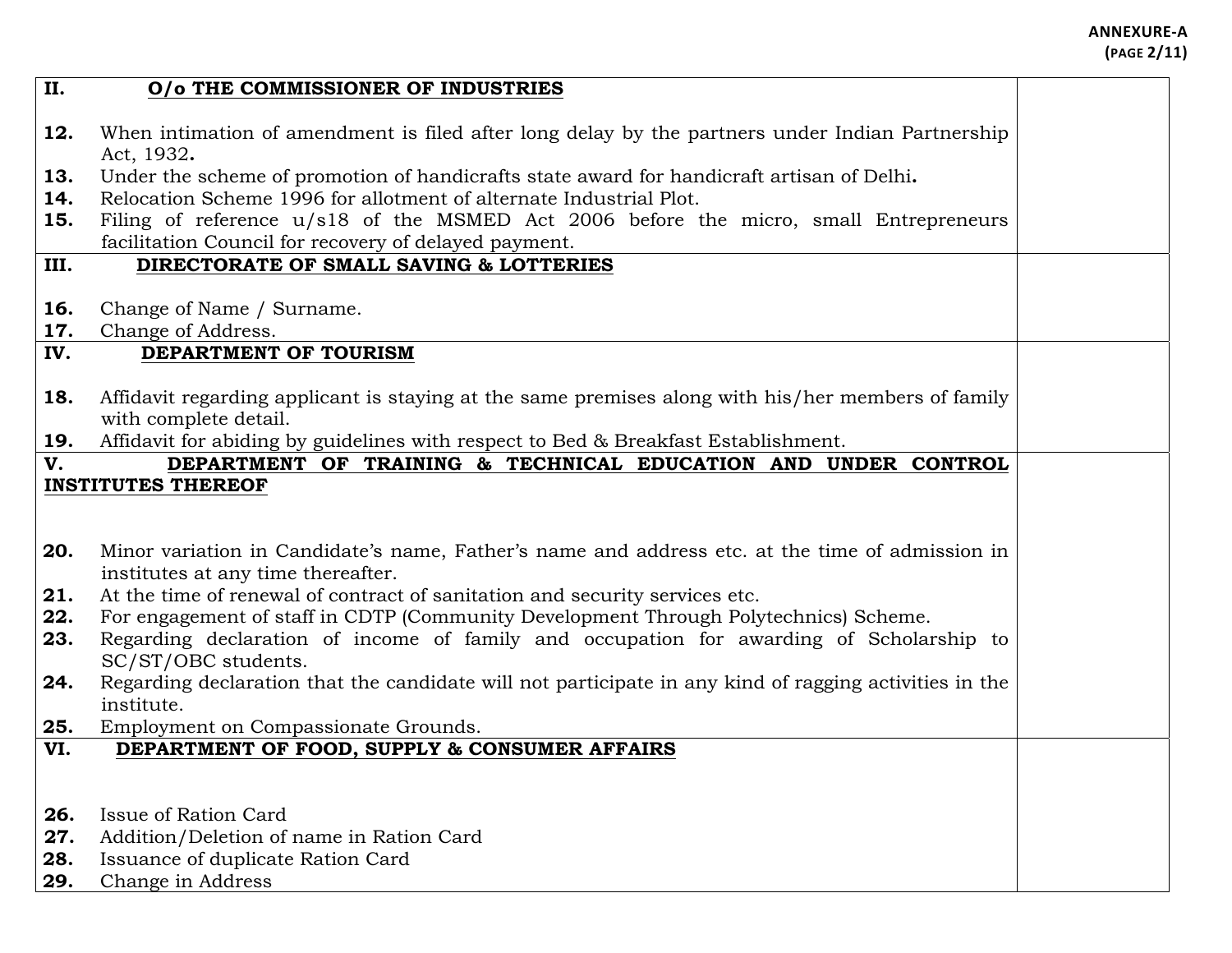| 30.        | In Surrendering the Ration Card.                                                |  |
|------------|---------------------------------------------------------------------------------|--|
| 31.        | Transfer of Card                                                                |  |
| 32.        | Change of FPS.                                                                  |  |
| 33.        | Modification in Card                                                            |  |
| VII.       | TRANSPORT DEPARTMENT                                                            |  |
|            |                                                                                 |  |
| 34.        | Issue of fresh state carriage permit (form PST.A)                               |  |
| 35.        | Renewal of state carriage permit (PRA)                                          |  |
| 36.        | Permanent surrender of state carriage permit                                    |  |
| 37.        | Replacement of vehicles                                                         |  |
| 38.        | Grant and renewal of contract carriage permits (PCA/PRA)                        |  |
| 39.        | Grant and renewal of All India Tourist Permit (form 45/46)                      |  |
| 40.        | Grant and renewal of local permits for goods vehicles (PGA & PRA)               |  |
| 41.        | Grant and renewal of national permits $(46 \& 48)$                              |  |
| 42.        | Transfer of permits                                                             |  |
| 43.        | Transfer of permit in death case                                                |  |
| 44.        | Deposit of permits                                                              |  |
| 45.        | Duplicate Registration Certificate without any change in address                |  |
| 46.        | Issuance of duplicate RC                                                        |  |
| 47.        | Issuance of NOC for transfer of vehicle from Delhi to other state               |  |
| 48.        | Issuance of Regular Driving License                                             |  |
| 49.        | Renewal of Registration Certificate                                             |  |
| 50.<br>51. | Endorsement of Hypothecation<br>Termination of Hypothecation                    |  |
| 52.        | Change of Address                                                               |  |
| 53.        | Registration of Vehicles                                                        |  |
| 54.        | Re-registration of Vehicles                                                     |  |
| 55.        | Endorsement of change in Fuel                                                   |  |
| 56.        | Transfer of ownership                                                           |  |
| 57.        | Re-assignment of new registration mark on transfer of vehicle from other States |  |
| 58.        | Grant of Learner's Driving License                                              |  |
| 59.        | Grant of Permanent License                                                      |  |
| 60.        | Renewal of Driving License                                                      |  |
| 61.        | Issue of Duplicate Driving License                                              |  |
| 62.        | <b>International Driving Permit</b>                                             |  |
| 63.        | Registration of Motor Driving Training Schools                                  |  |
| 64.        | Renewal of Motor Driving Training Schools                                       |  |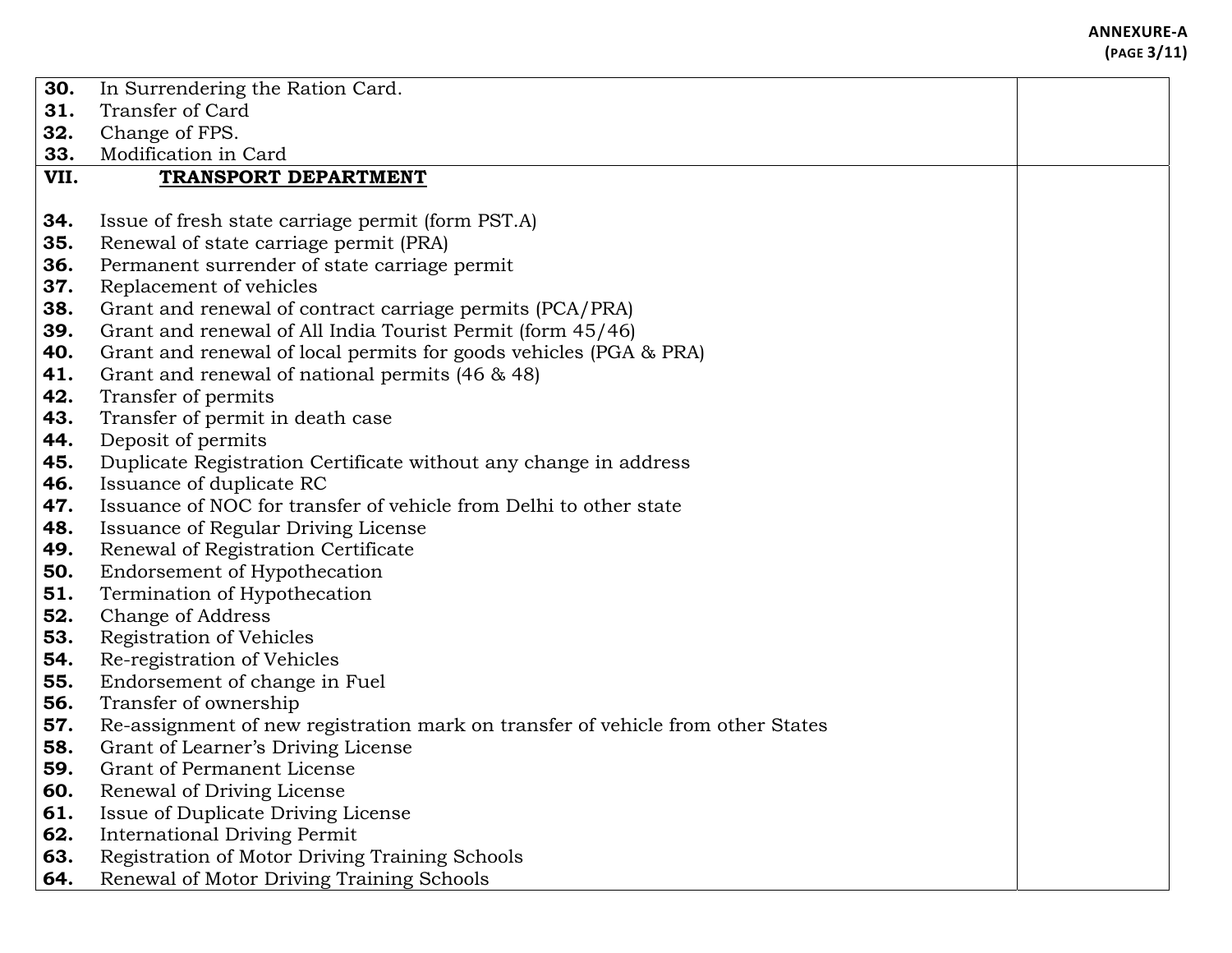**ANNEXURE‐A (PAGE 2/11)**

| 65.        | Grant of Trade Certificate - regarding affirmation of selling only approved models of vehicles            |  |
|------------|-----------------------------------------------------------------------------------------------------------|--|
| 66.        | Grant of Trade Certificate – regarding selling of vehicles only after affixation of HSRP plates as per    |  |
|            | directions of Hon'ble Supreme Court of India                                                              |  |
|            | VIII. DEPARTMENT OF WOMEN & CHILD DEVELOPMENT                                                             |  |
|            |                                                                                                           |  |
| 67.        | Affidavit in scheme of "Delhi pension to women in distress"                                               |  |
| 68.        | Affidavit in scheme of "Financial Assistance to poor widows for marriage of their daughters and           |  |
|            | orphan girls"                                                                                             |  |
| 69.        | Affidavit in Scheme of "Delhi Ladli Scheme.                                                               |  |
| IX.        | DEPARTMENT OF SOCIAL WELFARE                                                                              |  |
|            |                                                                                                           |  |
| 70.        | Affidavit in Old age pension Scheme                                                                       |  |
| 71.        | Affidavit in Disability Pension Scheme                                                                    |  |
| 72.        | Affidavit in Delhi Family Benefit Scheme                                                                  |  |
| X.         | DIRECTORATE OF ECOS. & STATS. AND CHIEF REGISTRAR BIRTHS & DEATHS, DELHI                                  |  |
|            |                                                                                                           |  |
| 73.        | Correction in Birth and Death records/certificates                                                        |  |
| 74.        | Addition of name of child in Birth Certificate.                                                           |  |
| XI.        | <b>SERVICES DEPARTMENT</b>                                                                                |  |
|            |                                                                                                           |  |
| 75.        | Affidavit for purpose of 'no objection' from each of the dependents of deceased government servant        |  |
|            | for considering candidature of applicant for appointment on compassionate grounds.                        |  |
| 76.        | Issuance of Un-married Certificate.                                                                       |  |
| 77.        | For issuance of survivors certificate or succession certificate.                                          |  |
| 78.<br>79. | Availing of leave travel concession.<br>Sanction of proficiency step up under Assured Progression Scheme. |  |
| 80.        | Sanction for higher education.                                                                            |  |
| 81.        | Issuance of NOC for passport to the employee.                                                             |  |
| 82.        | Declining of promotion by an employee.                                                                    |  |
| 83.        | Sanction of Ex-India Leave.                                                                               |  |
| 84.        | Joining of employee after retirement.                                                                     |  |
| 85.        | Clearance of probation period of employee.                                                                |  |
| 86.        | Declaration before joining Government Service.                                                            |  |
| 87.        | Issuance of Residence Certificate.                                                                        |  |
| XII.       | REVENUE DEPARTMENT                                                                                        |  |
|            |                                                                                                           |  |
| 88.        | Affidavit regarding issuance of Income Certificate.                                                       |  |
|            |                                                                                                           |  |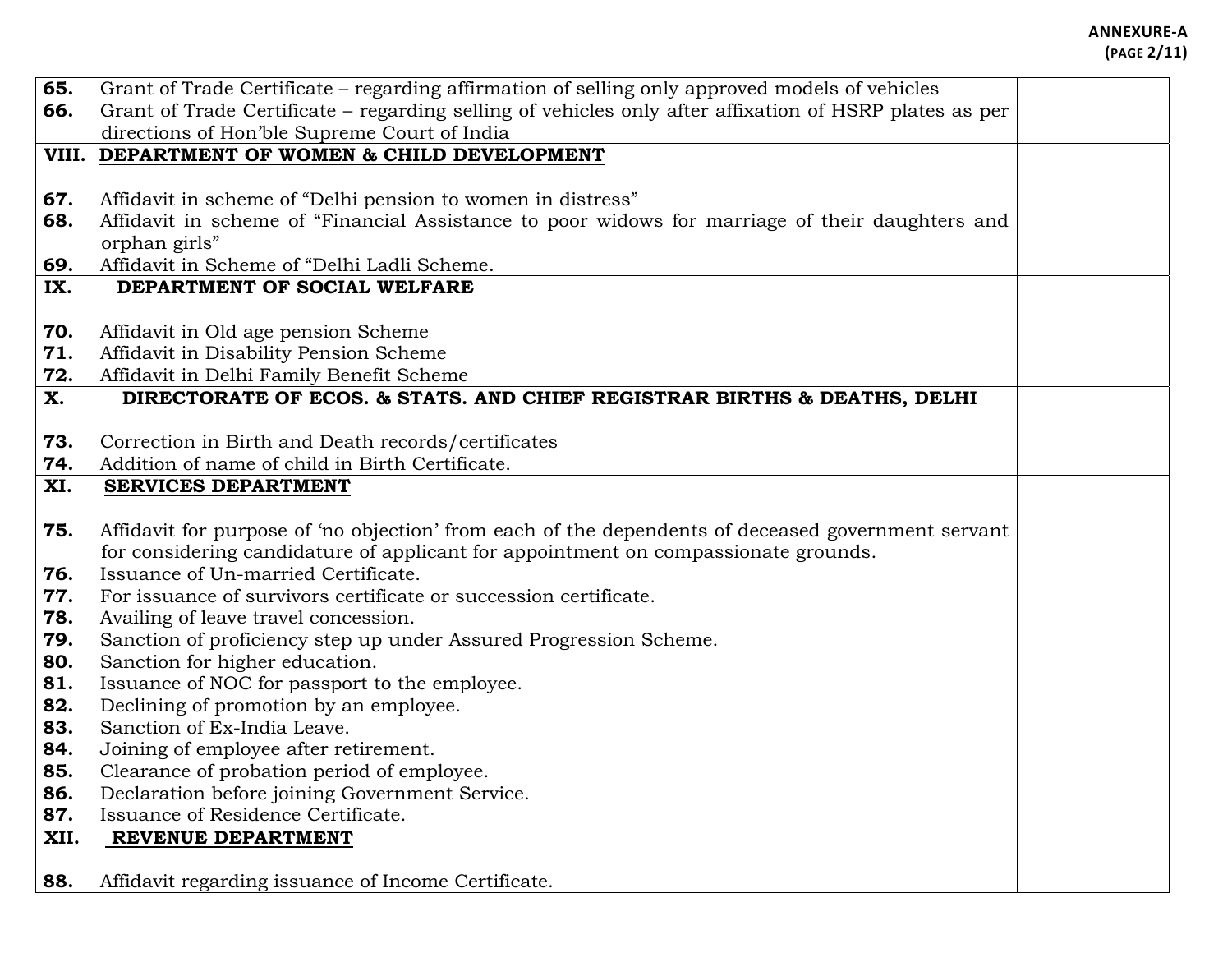#### **ANNEXURE‐A (PAGE 3/11)**

| 89.   | Affidavit regarding issuance of Surviving Members Certificate.                                        |  |
|-------|-------------------------------------------------------------------------------------------------------|--|
| 90.   | Affidavit regarding issuance of Marriage Certificate.                                                 |  |
| 91.   | Affidavit regarding issuance of OBC Certificate                                                       |  |
| 92.   | Affidavit regarding issuance of SC Certificate                                                        |  |
| 93.   | Affidavit regarding issuance of ST Certificate                                                        |  |
| 94.   | Affidavit regarding issuance of Solvency Certificate.                                                 |  |
| 95.   | Affidavit regarding issuance of Domicile Certificate.                                                 |  |
| 96.   | Affidavit regarding issuance of Nativity Certificate.                                                 |  |
| 97.   | Affidavit regarding issuance of Disabled Person Certificate.                                          |  |
| XIII. | PUBLIC WORKS DEPARTMENT                                                                               |  |
|       |                                                                                                       |  |
| 98.   | Affidavit with application for regularization of General Pool Residential for Dependent               |  |
|       | (Death/Retirement of Allottee)                                                                        |  |
| XIV.  | LEGAL METROLOGY DEPARTMENT                                                                            |  |
|       |                                                                                                       |  |
| 99.   | Affidavit for grant of Registration for Manufacture/Packer/Importer of packaged commodity with        |  |
|       | regard to status of the firm/address location etc. to ascertain the status/address of the             |  |
|       | firm/company.                                                                                         |  |
| XV.   | PRINCIPAL ACCOUNTS OFFICE                                                                             |  |
|       |                                                                                                       |  |
|       | <b>100.</b> Affidavits reg. Pension & GPF.                                                            |  |
|       | 101. Issuance of Surviving family members                                                             |  |
|       | 102. Affidavit for deciding the pension/family pension case in respect of person who retires on       |  |
|       | superannuation pension/voluntary retirement and in deciding their cases of financial assistance       |  |
|       | from Delhi Police, Govt. of NCT of Delhi etc.                                                         |  |
|       | 103. Sanction of pension after retirement if no document is produced by the retiree regarding date of |  |
|       | birth of his wife and children who are below 25 years.                                                |  |
|       | 104. Affidavit reg. his/her relationship with each family members and their marital and income status |  |
|       | for sanction of pension after retirement.                                                             |  |
|       | 105. For medical reimbursement.                                                                       |  |
|       | 106. For age proof in respect of dependents not having birth certificate.                             |  |
|       | 107. Sanction of advance of House Building and Vehicles.                                              |  |
|       | XVI. DRUG CONTROL DEPARTMENT                                                                          |  |
|       |                                                                                                       |  |
|       | <b>108.</b> Affidavit of the pharmacist/competent person to work on full time basis.                  |  |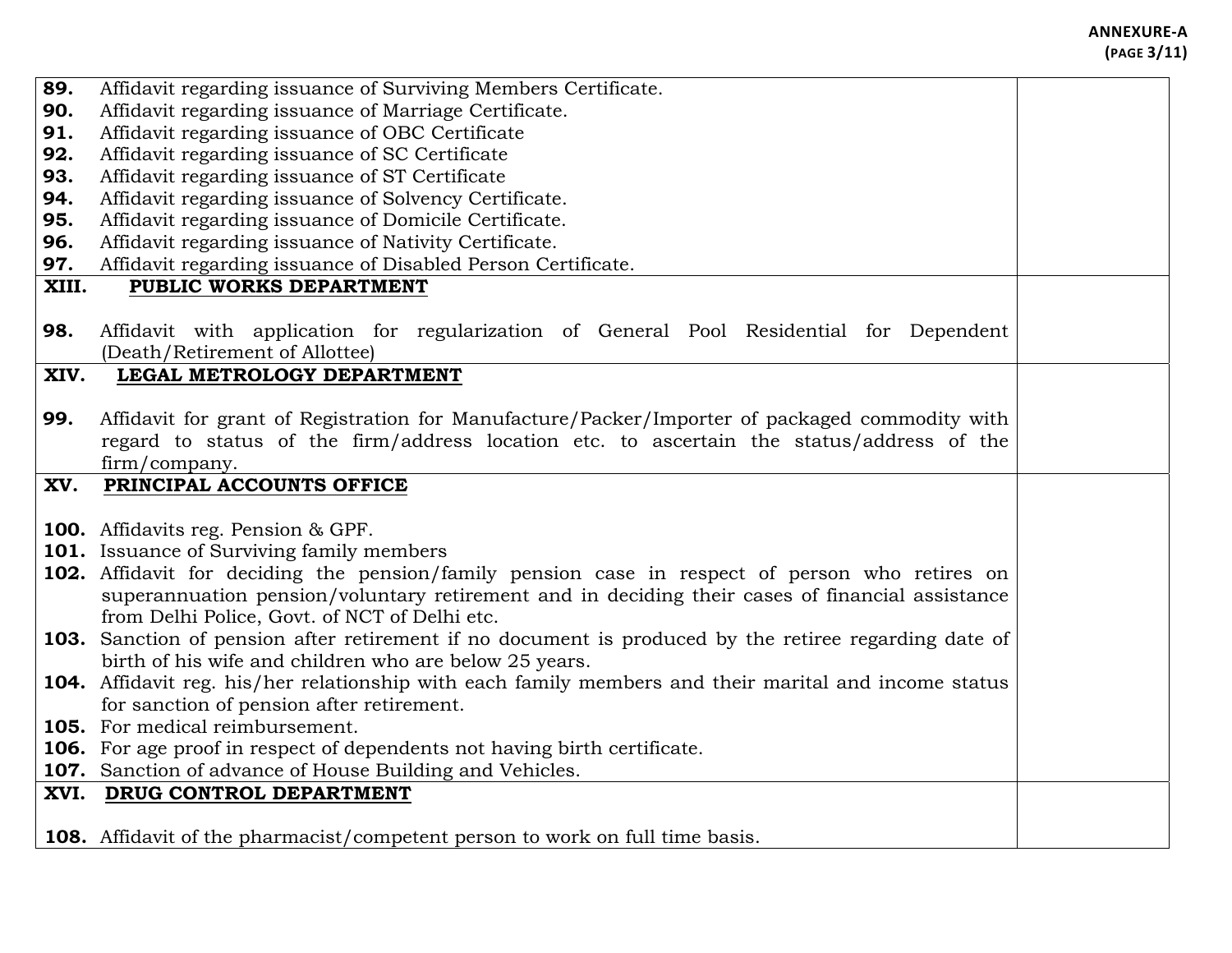| XVII.  | DEPARTMENT OF FOOD SAFETY                                                                                                                 |  |
|--------|-------------------------------------------------------------------------------------------------------------------------------------------|--|
|        | 109. In Application for licence of food Business Operator, if no submitted any proof regarding<br>constitution of firm.                   |  |
| XVIII. | DEVEPLOPMENT DEPARTMENT                                                                                                                   |  |
|        |                                                                                                                                           |  |
|        | <b>110.</b> In Agriculture Unit, during grant of fresh/renewal of seed, fertilizer & pesticide Licence.                                   |  |
| XIX.   | DEPARTMENT OF EXCISE, ENTERTAINMENT AND LUXARY TAX                                                                                        |  |
|        | i. IMFL BRANCH                                                                                                                            |  |
|        | At the time of submitting application for grant of L-1 Licence(License for Wholesale Vend of<br>Indian Liquor.                            |  |
|        | 111. To declare eligibility criteria as per Terms & Condition for grant of L-1 License declaring the<br>following                         |  |
|        | (i) Name of brand proposed to be registered                                                                                               |  |
|        | (ii) Sales figures and price of the brand                                                                                                 |  |
|        | (iii) Distance of distillery from Delhi                                                                                                   |  |
|        | 112. (i) to declare genuineness of Foreign Trade Mark.<br>(ii) to declare that the brand has been applied for registration in India also. |  |
|        | 113. (i) to declare that the applicant is eligible for applying for grant of licence as per Delhi Excise Act                              |  |
|        | and Rules.                                                                                                                                |  |
|        | (ii) to declare that the applicant has not been declared insolvent.                                                                       |  |
|        |                                                                                                                                           |  |
|        | <b>114.</b> To declare that no dues are pending against the applicant in Excise department.                                               |  |
|        | At the time of submitting application for grant of L-1F Licence (Licence for Wholesale Vend                                               |  |
|        | of Foreign Liquor.                                                                                                                        |  |
|        | 115. To declare that                                                                                                                      |  |
|        | -the applicant is eligible for applying for grant of licence as per Delhi Excise Act and Rules.                                           |  |
|        | -the applicant has not been declared insolvent.                                                                                           |  |
|        |                                                                                                                                           |  |
|        | 116. To declare that<br>-the possession of Bonded Ware House                                                                              |  |
|        | -the premises is in conformity with the Delhi Act and Rules.                                                                              |  |
|        |                                                                                                                                           |  |
|        | 117. To declare that liquor is authentic and fit for human consumption.                                                                   |  |
|        |                                                                                                                                           |  |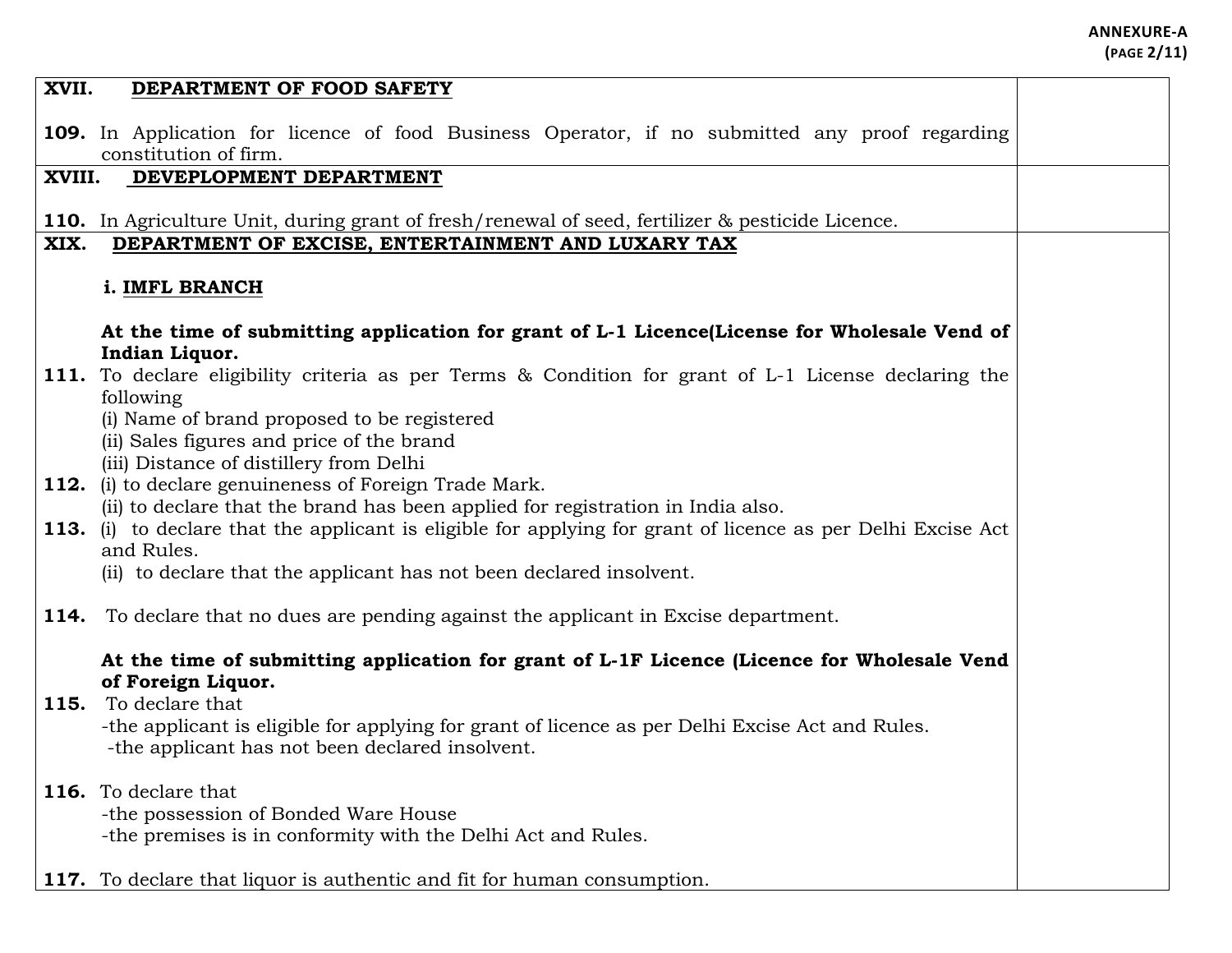# **At the time of renewal of L-7 Licence(Retail Vend of Indian Liquor Public Sector)**

**118.** To declare that necessary installation including broad band, internet connection and other infrastructure related to ESCIMS has been installed in the Vend and sale is done through scanning only.

#### **At the time of submitting application for grant of L-9 Licence ( Retail Vend of Indian Liquor to the holder of License in form L-1)**

- **119.** To declare regarding possession of the proposed licenced premises.
- **120.** To declare that as per Annexure-II of Terms & Condition for grant of L-9 Licence, attached to the applicant form regarding declaration of brands etc.
- **121.** To declare that the applicant is eligible for applying for grant of licence as per Delhi Excise Act and Rules thereunder.

# **At the time of submitting application for grant of L-10 Licence (Retail Vend of Indian Liquor & Foreign Liquor in shopping malls & shopping complex at airport)**

- **122.** To declare that necessary installation including broadband internet connection and other infrastructure related to ESCIMS shall be installed in the vent.
- **123.** To declare reg. installation of CCTV Camera system with Minimum Coverage of 50 meters archival footage of 30days.

## **ii. LUXURY TAX BRANCH**.

**124.** Affidavit declaring the status of firm, date of liability of tax and date of commencement of business and nature of Luxury Tax.

## **iii. ENTERTAINMENT TAX BRANCH**

# **Registration Certificate by Home Cable/MSO/DTH**

**125.** Affidavit declaring status of firm/Co., Commencement of Business and Tax Liability, Nature of Entertainment Tax.

## **Cinema Tax Collection Authorization Certificate.**

**126.** Affidavit declaring status of firm/Co., Commencement of Business and Tax Liability, Nature of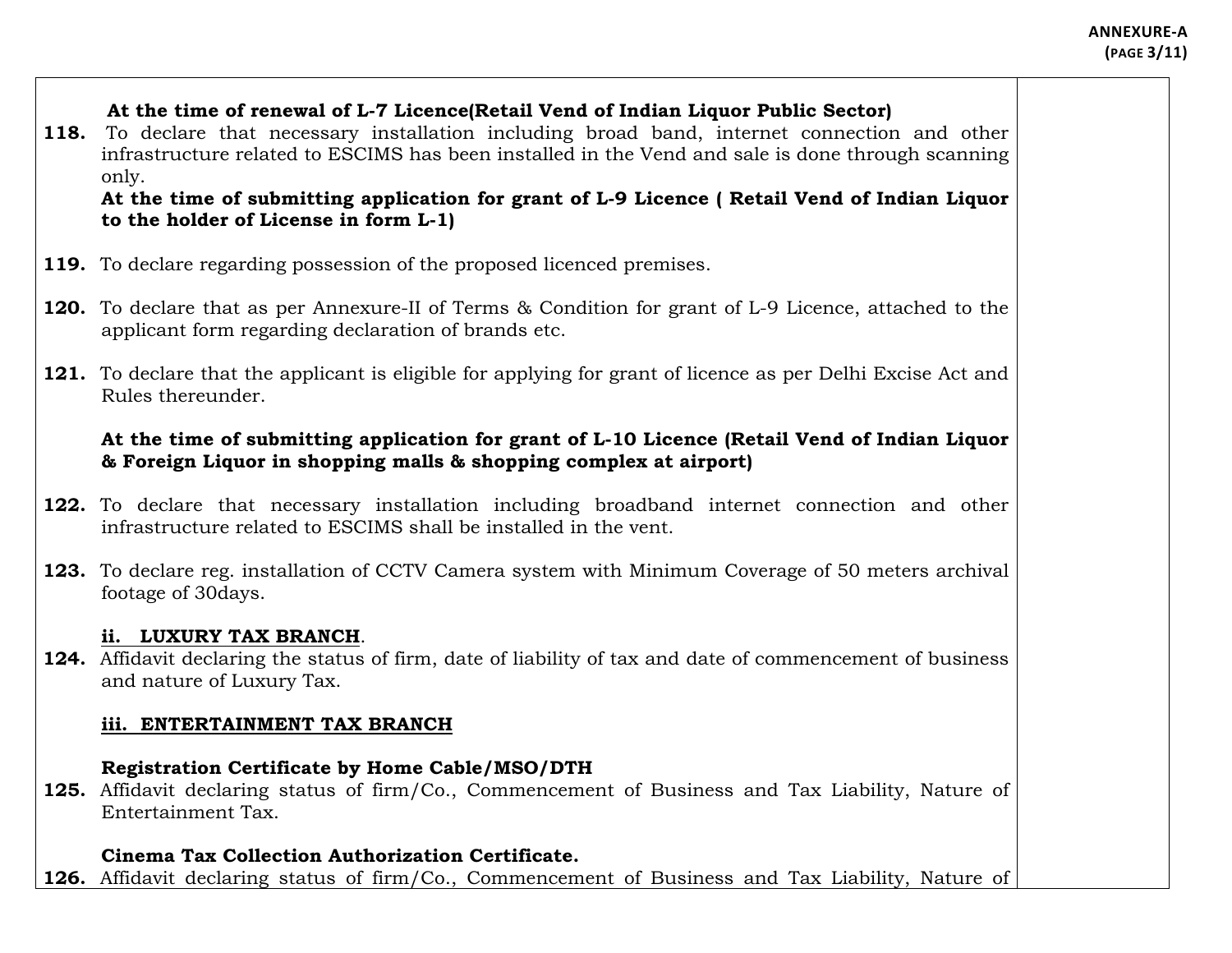#### **ANNEXURE‐A (PAGE 2/11)**

|        | Entertainment Tax.                                                                                                                                                      |  |
|--------|-------------------------------------------------------------------------------------------------------------------------------------------------------------------------|--|
|        | 127. NOC for entertainment event organized on invitation basis.                                                                                                         |  |
|        |                                                                                                                                                                         |  |
|        | XX. DPEARTMENT OF HEALTH & FAMILY WELFARE                                                                                                                               |  |
|        |                                                                                                                                                                         |  |
|        | 128. Affidavit reg. anti-ragging.                                                                                                                                       |  |
|        | <b>129.</b> Affidavit reg. applying for the post of Junior Resident (Dental)                                                                                            |  |
|        | 130. For free CT Scan facility                                                                                                                                          |  |
|        | 131. For any correction in original registration record of the patient like patient's name, age, address<br>and spelling error who has undergone treatment in Hospital. |  |
|        |                                                                                                                                                                         |  |
| XXI.   | DELHI FINANCIAL CORPORATION                                                                                                                                             |  |
|        |                                                                                                                                                                         |  |
|        | <b>132.</b> Affidavit of Sole Proprietor.                                                                                                                               |  |
|        | 133. Affidavit of guarantors who are salaries class.                                                                                                                    |  |
|        | 134. Non-alienation affidavit of guarantor.                                                                                                                             |  |
|        | 135. Affidavit for existing machines.                                                                                                                                   |  |
|        |                                                                                                                                                                         |  |
| XXII.  | DELHI PHARMACY COUNCIL                                                                                                                                                  |  |
| 136.   | Affidavit for fresh (first) Registration/Transfer of Registration/Duplicate Certificate.                                                                                |  |
| XXIII. | NATIONAL LAW UNIVESITY                                                                                                                                                  |  |
|        |                                                                                                                                                                         |  |
|        | providing interest free financial<br>assistance to students<br>University<br><b>137.</b> For<br>from the                                                                |  |
|        | resources/endowments recoverable after two years of passing the course.                                                                                                 |  |
|        |                                                                                                                                                                         |  |
|        |                                                                                                                                                                         |  |
| XXIV.  | <b>INSTITUTE OF HUMAN BEHAVIORS &amp; ALLIED SCIENCES</b>                                                                                                               |  |
|        |                                                                                                                                                                         |  |
|        | <b>138.</b> Change in the demographics of the patient                                                                                                                   |  |
|        | 139. In case income is declared as Rs. 3000/- or less than Rs. 3000/-with comparison to higher income                                                                   |  |
|        | declared earlier.                                                                                                                                                       |  |
| XXV.   | DELHI STATE AIDS CONTROL SOCIETY                                                                                                                                        |  |
|        |                                                                                                                                                                         |  |
|        | <b>140.</b> Affidavit for financial assistance to people living with HIV positive & AIDS person(s).                                                                     |  |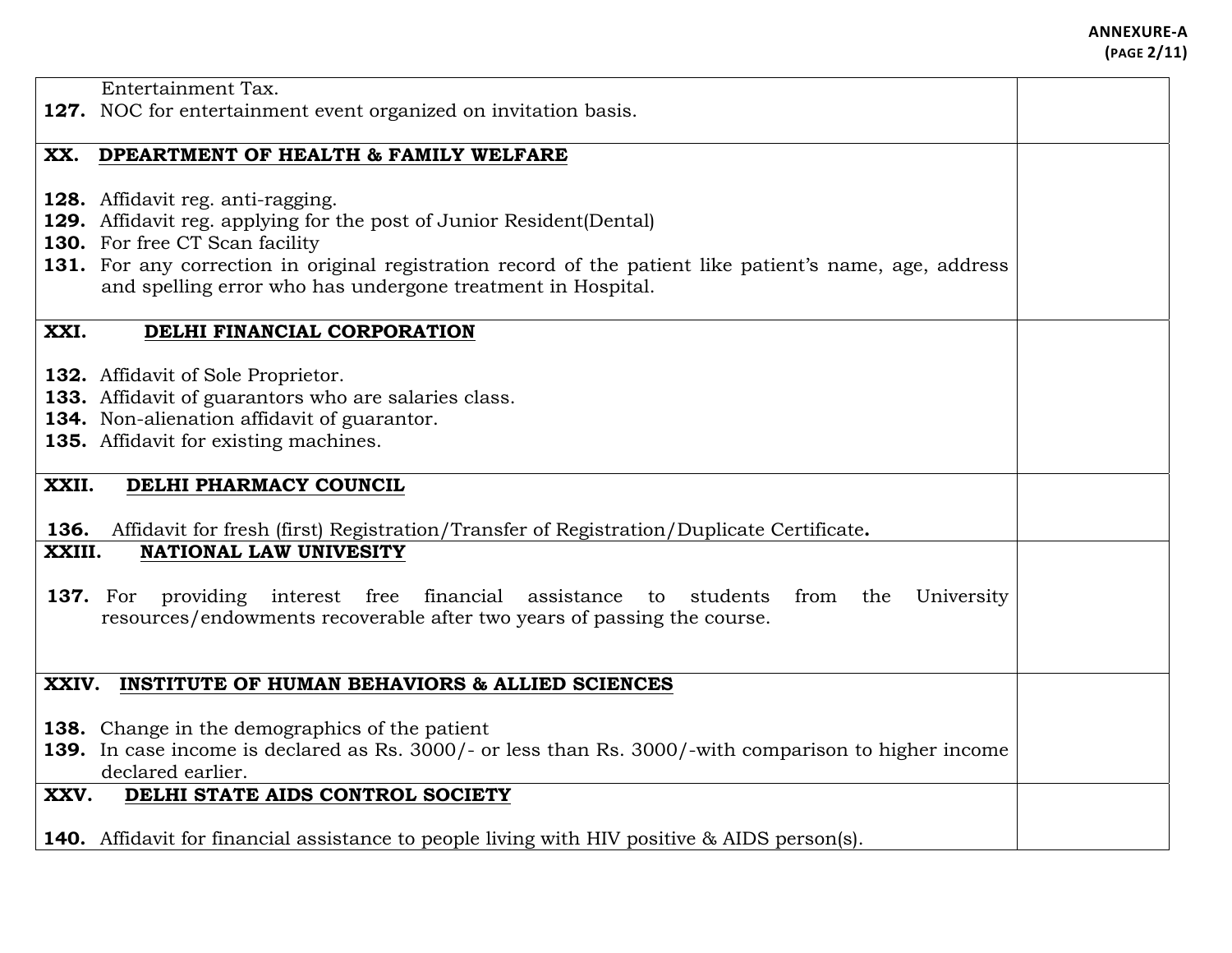| XXVI.   | <b>BSES</b>                                                                                                                    |                   |
|---------|--------------------------------------------------------------------------------------------------------------------------------|-------------------|
|         |                                                                                                                                |                   |
|         | 141. Affidavit seeking for new electricity connection.                                                                         |                   |
|         | XXVII. DELHI KHADI & VILLAGE INDUSTRIES BOARD                                                                                  |                   |
|         |                                                                                                                                |                   |
|         | 142. Affidavits for Loan Declaration required under Rajiv Gandhi Swavlamban Yojna.                                             |                   |
| XXVIII. | <b>RAJYA SAINIK BOARD</b>                                                                                                      |                   |
|         | <b>143.</b> Gallantry Award Winner those who are getting award from Government of NCT of Delhi.                                |                   |
|         | 144. Rebate of 30% of House Tax given by MCD Delhi to Ex-servicemen who have self occupied house in                            |                   |
|         | Delhi.                                                                                                                         |                   |
| XXIX.   | DELHI URBAN SHELTER IMPROVEMENT BOARD                                                                                          |                   |
|         |                                                                                                                                |                   |
|         | <b>145.</b> For possession of plot in the name of deponent.                                                                    |                   |
|         | 146. For booking of Community centre/Barat Ghar.                                                                               |                   |
| XXX.    | DELHI BUILDING & OTHER CONSTRUCTION WORKER WELFARE BOARD                                                                       |                   |
|         |                                                                                                                                |                   |
|         | <b>147.</b> In case construction worker does not have any proof of age(18-60years).                                            |                   |
| XXXI.   | SAHITYA KALA PARISHAD                                                                                                          |                   |
|         |                                                                                                                                |                   |
|         | <b>148.</b> Scholarship for advance training-Affidavit and Bond.<br>149. Financial assistance holders- for Income Certificate. |                   |
| XXXII.  | DIRECTORATE OF LOCAL BODIES(MCDs)                                                                                              | <b>SUB-</b>       |
|         |                                                                                                                                | <b>DEPARTMEN</b>  |
|         |                                                                                                                                | <b>TS/OFFICES</b> |
|         | <b>150.</b> To release impounded articles including cattle                                                                     | Veterinary        |
|         |                                                                                                                                | Department        |
|         | 151. For correction in name of parent/guardian.                                                                                | Education         |
|         | <b>152.</b> For correction in date of birth                                                                                    | Department        |
|         | <b>153.</b> For contractual appointment                                                                                        |                   |
|         | <b>154.</b> At the time of lease out a licensed property                                                                       | Land & Estate     |
|         | 155. At the time of freehold of a leased property                                                                              | Department        |
|         | 156. Affidavit for non stacking building material on Govt. Land during construction as prescribed in                           | Building          |
|         | Building Bye Laws on stamp paper.                                                                                              | Department        |
|         | 157. Affidavit for declaration of pending court case relating to property                                                      |                   |
|         | 158. Affidavit for collaboration/non collaboration with builder.                                                               |                   |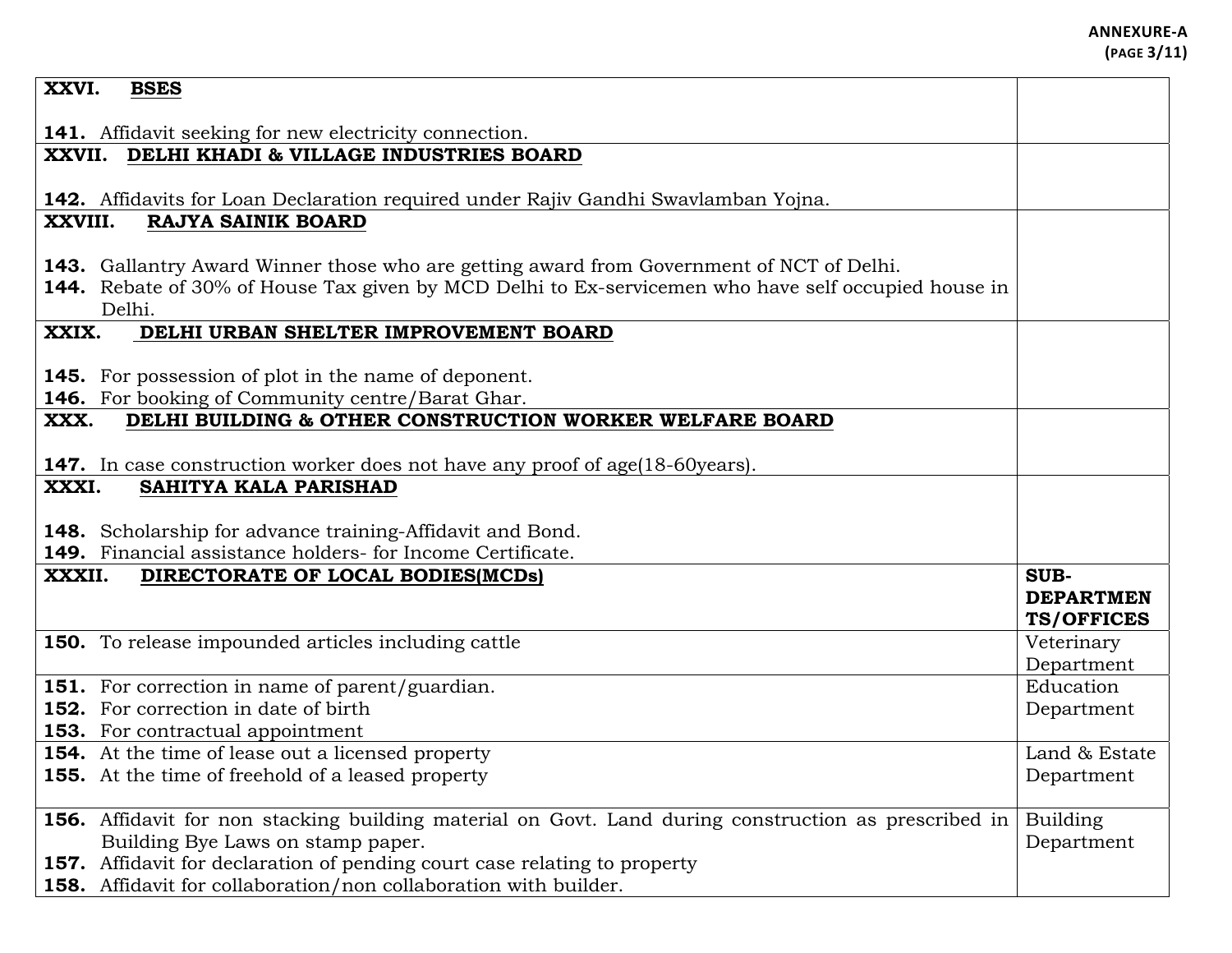#### **ANNEXURE‐A (PAGE 2/11)**

| 159. Affidavit for payment of difference of Labour Cess Charges, if arises due to change of estimated cost |               |
|------------------------------------------------------------------------------------------------------------|---------------|
| of construction.                                                                                           |               |
| <b>160.</b> Affidavit for providing Bank Guarantee for using the stilt for parking only                    |               |
| <b>161.</b> Affidavit for not providing accommodation of labour during construction on road.               |               |
| 162. Affidavit for disposal of construction and demolition waste to SLF sites of MCDs only                 |               |
| 163. Affidavit regarding demolition of existing structure proposed for demolition during the course of     |               |
| construction.                                                                                              |               |
| 164. Affidavit for declaration of road whether notified as commercial or not in cases where site           |               |
| inspection of municipal office is not mandatory                                                            |               |
| 165. Affidavit for providing Solar Water Heating system on terrace of the building having plot area more   |               |
| than 500sqm.                                                                                               |               |
| 166. Joint affidavit of applicant and architect for regularization of existing unauthorized building under |               |
| self assessment scheme.                                                                                    |               |
| 167. Submission of request of amendment of layout plan                                                     | Town Planner  |
| 168. Approval of sub-division of plots in unauthorized regularized calories as per notification dated 17-  |               |
| 01-2011                                                                                                    |               |
| 169. Application for amendment in Health License.                                                          | MHO(Public    |
| 170. Application for addition/deletion of services.                                                        | Health        |
| <b>171.</b> For de-sealing or shop/establishment sealed by the department                                  | Department)   |
| <b>172.</b> Correction of Name/address/any other particulars in Birth & Death Certificates.                |               |
| 173. Adoption of child                                                                                     |               |
| 174. Registration of unnatural Death                                                                       |               |
| 175. For Non Bank listed & will abide by all terms & condition of contracts.                               | Advertisement |
| <b>176.</b> Affidavit of display as per Advertising policy                                                 |               |
| 177. Black listed/debarred.                                                                                |               |
| 178. Temp/perm. De-sealing of the sealed premises.                                                         | Factory       |
| 179. Issuing of online licences.                                                                           | License       |
| 180. Allotment of community centre.                                                                        | <b>CSD</b>    |
| 181. Disbursement of pension/sewing machine/tricycle                                                       |               |
| 182. For registration/enlistment of contractors                                                            | Engg.         |
| 183. For compassionate ground appointment                                                                  |               |
| <b>184.</b> For regularization of class IV employees.                                                      |               |
| <b>185.</b> For upgradation of contractor                                                                  |               |
| <b>186.</b> Revalidation of contractors                                                                    |               |
| 187. Address change of contractor.                                                                         |               |
| 188. For partnership deed of contractor                                                                    |               |
| <b>189.</b> For machinery verification of contractor                                                       |               |